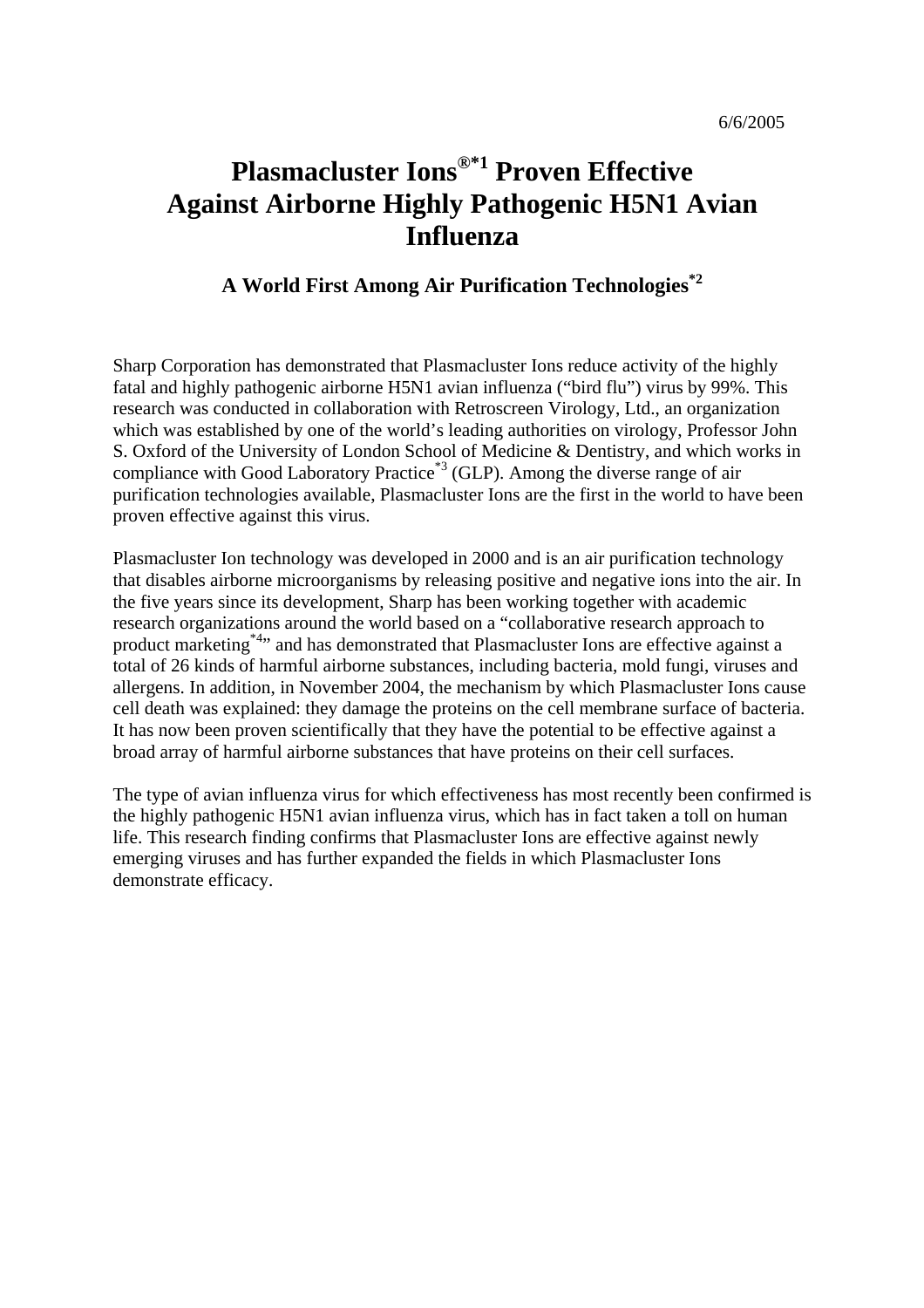### **Efficacy Against** H5N1 Avian Influenza Virus



### Suppressive Effect on Viral Infection Using Cultured Cells (MDCK cells\*5)

(Magnification: 40 times)



a virus which had not been exposed to Plasmacluster lons





Cells injected with a virus which had been exposed to Plasmacluster lons

- *\*1 Plasmacluster and Plasmacluster Ions are trademarks of Sharp Corporation. \*2 As of June 6, 2005*
- *\*3 In the OECD (Organization for Economic Co-operation and Development), Good Laboratory Practice is a set of standards intended to ensure the reliability of test results by reviewing operation management, test equipment, test design, internal audit controls, quality assurance systems, test results, etc., at all test facilities. Re-certification is required every three years.*
- *\*4 The "collaborative research approach to product marketing" verifies the effectiveness of a technology based on scientific data developed in collaboration with leading-edge academic research institutions. New products are then brought to market based on the results.*
- *\**5 *Canine kidney cells*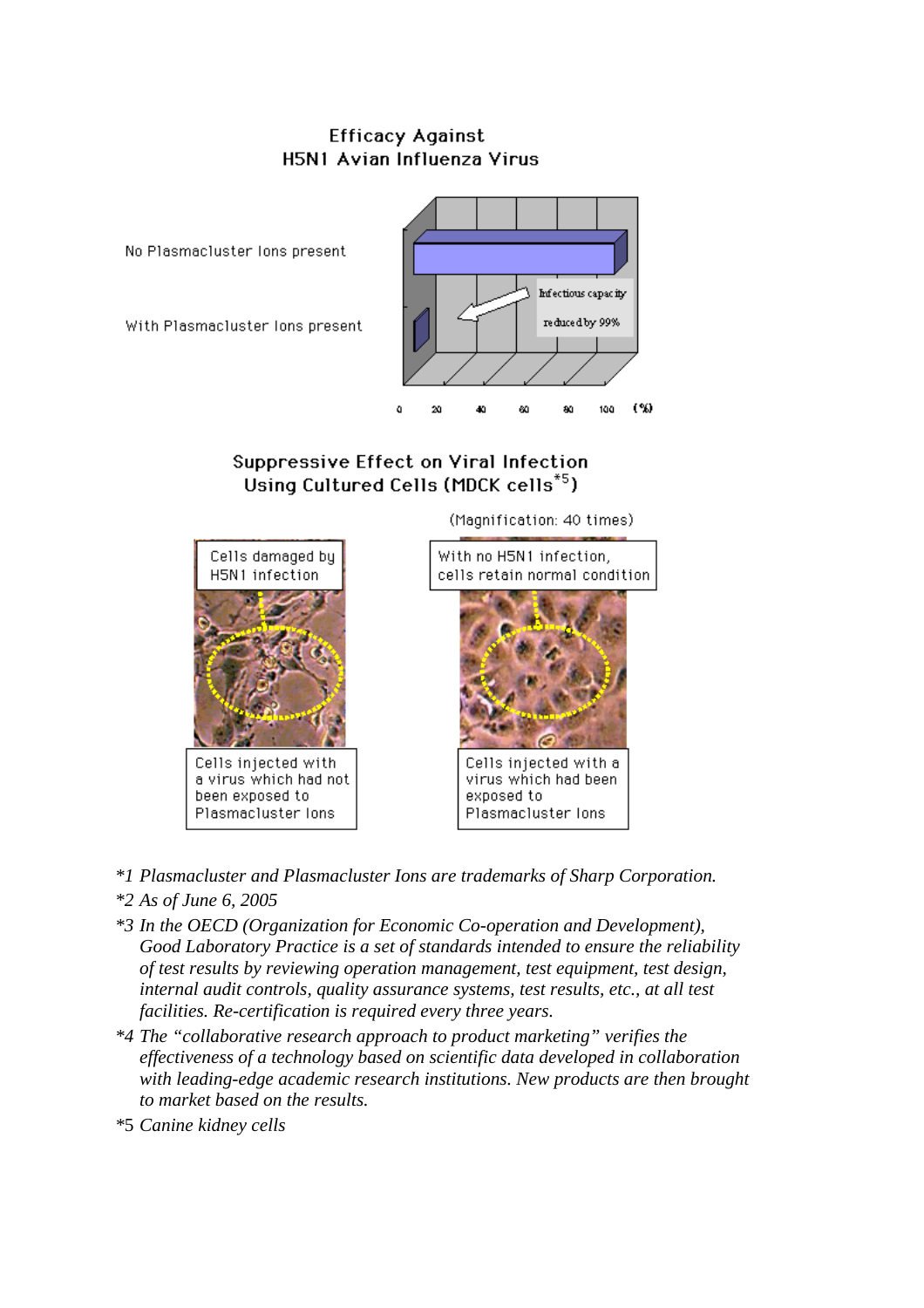### **Virus infection test using cultured cells**

A Plasmacluster Ion Generator was placed in a box with a volume of one  $(1)$  m<sup>3</sup>, and Plasmacluster Ions were generated (concentration: 7000 ions/cm<sup>3</sup>). Then, aerosolized highly pathogenic avian influenza virus was sprayed into the box. Five minutes after the spraying was complete, the air in the box containing the airborne virus was sampled at 10-minute intervals. The virus was then extracted and injected into cell cultures. Changes in the cells were then observed over a four-day period.

Four days after injection, the cells injected with the virus that had not been exposed to Plasmacluster Ions were deformed and damaged. In contrast, cells injected with the virus that had been exposed to Plasmacluster Ions retained their normal condition with almost no change in evidence.

From this, it was confirmed that Plasmacluster Ions can reduce the activity of the virus by 99%. (The TCID<sub>50</sub> [Tissue Culture Infectious Dose 50%] assay, which is widely used in the field of virology, was used to evaluate the test results.)



### **Analysis of cell antibodies with the Fluorescent Antibody Technique**

Both the virus samples, those exposed to Plasmacluster Ions and those not, were injected into cells and the cell reaction to the viral infection was evaluated. This examination was conducted using the Fluorescent Antibody Technique, a standard method in the field of virus research. The technique involves dyeing cells with fluorescence to identify whether or not the cell is infected; if the cell has been infected by the virus, it will radiate.

In cells injected with the virus "not exposed" to Plasmacluster Ions, fluorescent coloring indicative of a viral infection was present. And, in contrast, the coloring was not present in cells injected with the virus "exposed" to Plasmacluster Ions. From this analysis, the virus sampled in the presence of Plasmacluster Ions was verified to have lost its capacity for infection.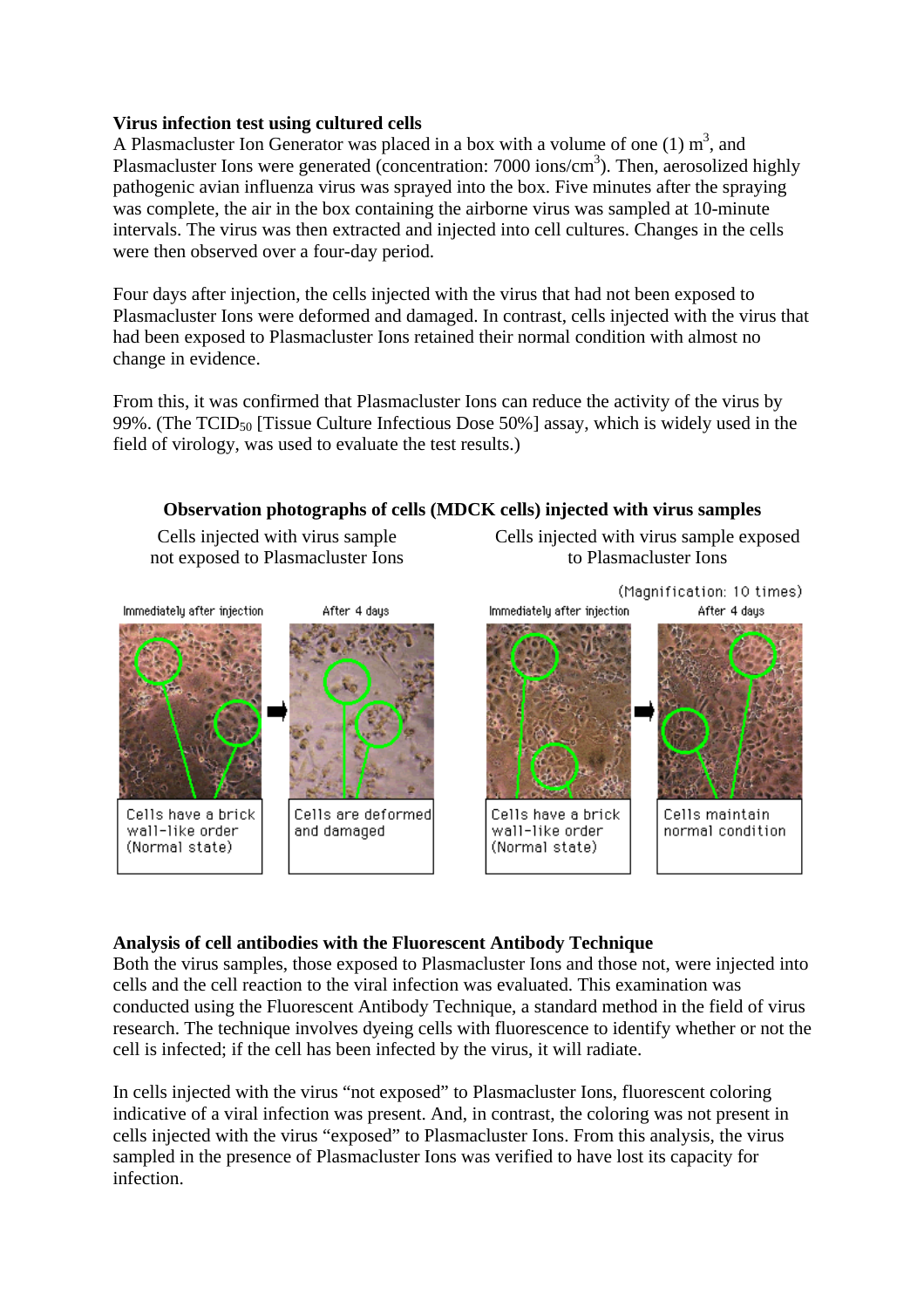### **Fluorescent coloring photograph of cells (MDCK cells) injected with virus samples**

Injected with a virus sample

Injected with a virus sample<br>
Injected with a virus sample exposed to<br>
Plasmacluster Ions
Plasmacluster Ions
Plasmacluster Ions
Plasmacluster Ions
Plasmacluster Ions
Plasmacluster Ions
Plasmacluster Ions
Plasmacluster Ions Plasmacluster Ions



### **About Highly Pathogenic Avian Influenza ("Bird Flu")**

Various types of influenza virus are classified according to two types of "spikes" on the virus surface (H: hemagglutinin and N: neuraminidase), and among these, viruses that infect poultry and cause illness and death are well known, such as H5N1, H7N7, H9N2, etc.

In contrast to mildly pathogenic influenza viruses which infect and proliferate only in the respiratory organs and intestinal tract and whose symptoms remain relatively minor, highly pathogenic influenza viruses infect and multiply throughout the entire body. In poultry, the mortality rate approaches 100%.

Since 1997, avian influenza has taken a tremendous toll on poultry in Hong Kong, the Netherlands, Vietnam, Cambodia, Thailand, Korea and Japan. Furthermore, in Vietnam, Cambodia and Thailand, its transmission to humans, who were previously not considered susceptible, has been confirmed with the occurrence of 97 patient cases and 53 deaths<sup>\*6</sup>. This current research proves the efficacy of Plasmacluster Ions on the highly pathogenic H5N1 avian influenza virus, which has in fact taken a toll on human life.

*\*6 As of May 19, 2005; according to a news release from the World Health Organization (WHO).*

### **Overview of Plasmacluster Ion Technology**

A plasma discharge generates positive ions  $(H<sup>+</sup>)$  and negative ions  $(O<sub>2</sub>)$  from water vapor in the air. These ions have the property of clustering around microparticles, and thus, they surround harmful substances such as airborne mold, viruses and allergens. At that point, a chemical reaction occurs on the cell membrane surface, and they are transformed into OH radicals, a powerfully active but unstable material, which robs the harmful substance of a hydrogen atom (H). As a result, they are inactivated by severing the protein on the cell membrane, opening holes. The OH radicals instantly bond with the removed hydrogen (H),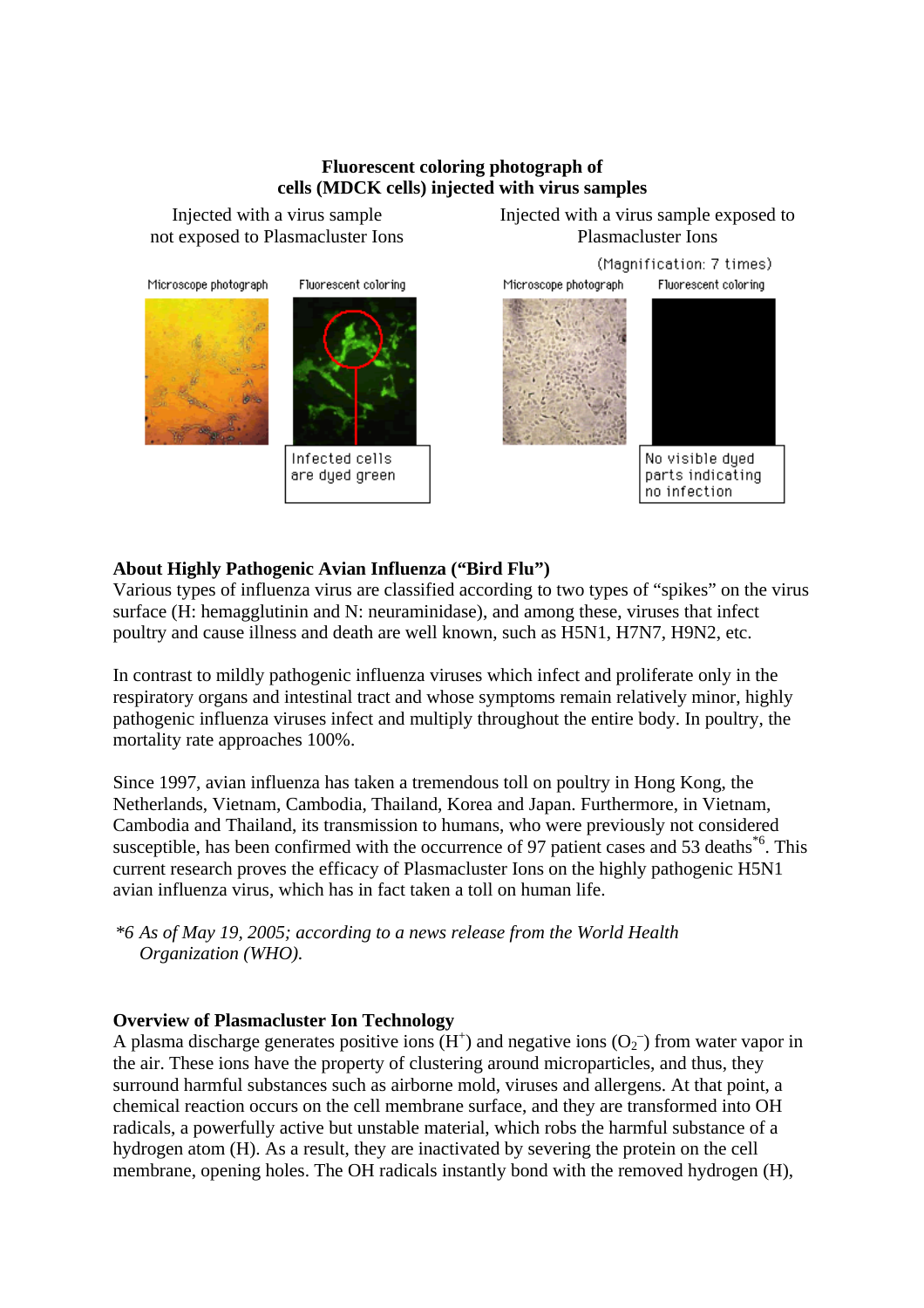### forming water vapor  $(H_2O)$ , and return to the air.

- 1) The Plasmacluster Ions are the same positive and negative ions found in abundance in nature, for example, in woods and forests. They turn into OH radicals only on the surface of harmful substances to inactivate them, so they are completely harmless to the human body. The amount of ozone generated is less than 0.01 ppm, significantly below the 0.05-ppm value set as the standard for industry and for electrical equipment.
- 2) Compared to passive air cleaning systems that trap airborne contaminants by using a fan to draw air through a filter, air purification systems based on Plasmacluster Ions effectively eliminate bacteria by working directly on the air contained in the entire room.
- 3) The Plasmacluster Ion Generator never loses its effectiveness by becoming dirty and never needs replacing like filters. It consumes a miniscule amount of electricity (0.5 W). Annual electricity costs for continuous use are around ¥100.



### **Efficacy of Plasmacluster Ions on Various Pathogens Confirmed Through Collaborative Research**

| Target    | Species                                                     | Testing & Verification                                                                      | Date of        |
|-----------|-------------------------------------------------------------|---------------------------------------------------------------------------------------------|----------------|
| Substance |                                                             | Organization                                                                                | Announcement   |
| Fungi     | Cladosporium (black<br>mold, mildew)                        | Ishikawa Health Service<br>Association                                                      | September 2000 |
|           |                                                             | Universitäklinikums Lübeck<br>University Clinic (Germany)<br>(proliferation control effect) | February 2002  |
|           |                                                             | CT&T (Professor Gerhard<br>Artmann, Aachen University<br>of Applied Sciences)               | November 2004  |
|           | Penicillium, Aspergillus                                    | Universitäklinikums Lübeck<br>University Clinic (Germany)<br>(proliferation control effect) | February 2002  |
|           | Aspergillus, Penicillium<br>(two species),<br>Stachybotrys, | CT&T (Professor Gerhard<br>Artmann, Aachen University<br>of Applied Sciences)               | November 2004  |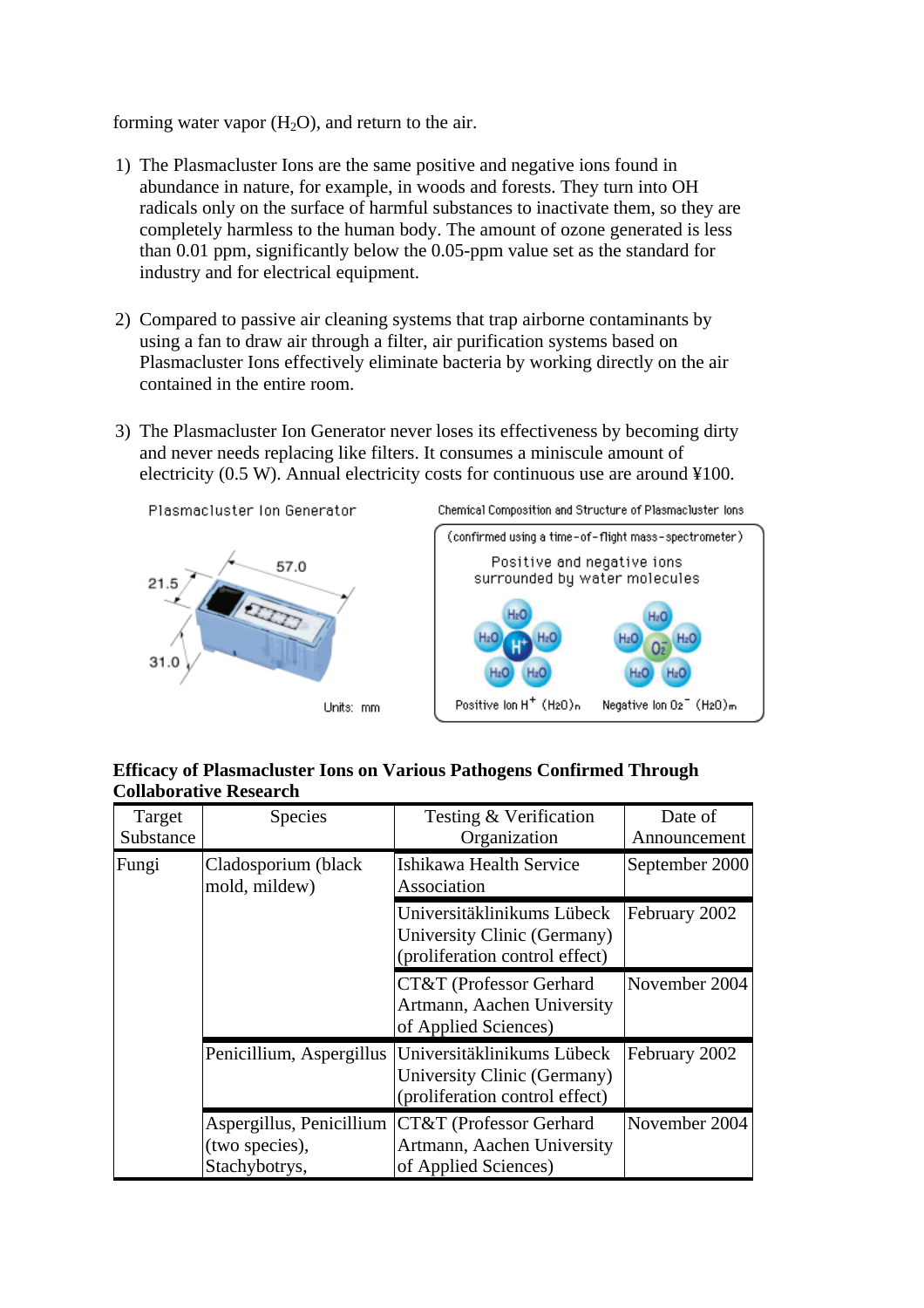|                | Alternaria, Mucorales                                              |                                                                                   |                  |
|----------------|--------------------------------------------------------------------|-----------------------------------------------------------------------------------|------------------|
| Bacteria       | Coliform bacteria (E.<br>coli)                                     | Ishikawa Health Service<br>Association                                            | September 2000   |
|                | E. coli, Staphylococcus<br>(aureus), Candida                       | Shanghai Municipal Center<br>for Disease Control and<br>Prevention, China         | October 2001     |
|                | <b>Bacillus</b> subtilis                                           | Kitasato Research Center of<br><b>Environmental Sciences</b>                      | September 2002   |
|                |                                                                    | CT&T (Professor Gerhard<br>Artmann, Aachen University<br>of Applied Sciences)     | November 2004    |
|                | MRSA (methicillin-<br>resistant Staphylococcus                     | Kitasato Research Center of<br><b>Environmental Sciences</b>                      | September 2002   |
|                | aureus)                                                            | Kitasato Institute Medical<br><b>Center Hospital</b>                              | February 2004    |
|                | Pseudomonas,<br>Enterococcus,<br>Staphylococcus                    | Universitäklinikums Lübeck<br>University Clinic (Germany)                         | February 2002    |
|                | Enterococcus,<br>Staphylococcus,<br>Sarcina, Micrococcus           | CT&T (Professor Gerhard<br>Artmann, Aachen University<br>of Applied Sciences)     | November 2004    |
| Allergens      | Mite allergen (dust from<br>dead mite bodies and<br>feces), pollen | Graduate School of<br><b>Advanced Sciences of</b><br>Matter, Hiroshima University | September 2003   |
|                | Airborne allergens                                                 | Asthma Society of Canada                                                          | April 2004       |
| <b>Viruses</b> | H1N1 influenza virus                                               | Kitasato Research Center of<br><b>Environmental Sciences</b>                      | September 2002   |
|                |                                                                    | Seoul University, Korea                                                           | September 2003   |
|                |                                                                    | Shanghai Municipal Center<br>for Disease Control and<br>Prevention, China         | December 2003    |
|                |                                                                    | <b>Kitasato Institute Medical</b><br><b>Center Hospital</b>                       | February 2004    |
|                | H5N1 avian influenza<br>virus                                      | Retroscreen Virology, Ltd,<br>London, U.K.                                        | May 2005         |
|                | Coxsackie virus<br>(summer colds)                                  | Kitasato Research Center of<br><b>Environmental Sciences</b>                      | September 2002   |
|                | Polio virus                                                        | Kitasato Research Center of<br><b>Environmental Sciences</b>                      | September 2002   |
|                | Corona virus                                                       | Kitasato Institute Medical<br><b>Center Hospital</b>                              | <b>July 2004</b> |

## **Profile of Professor John S. Oxford**

• World authority on virology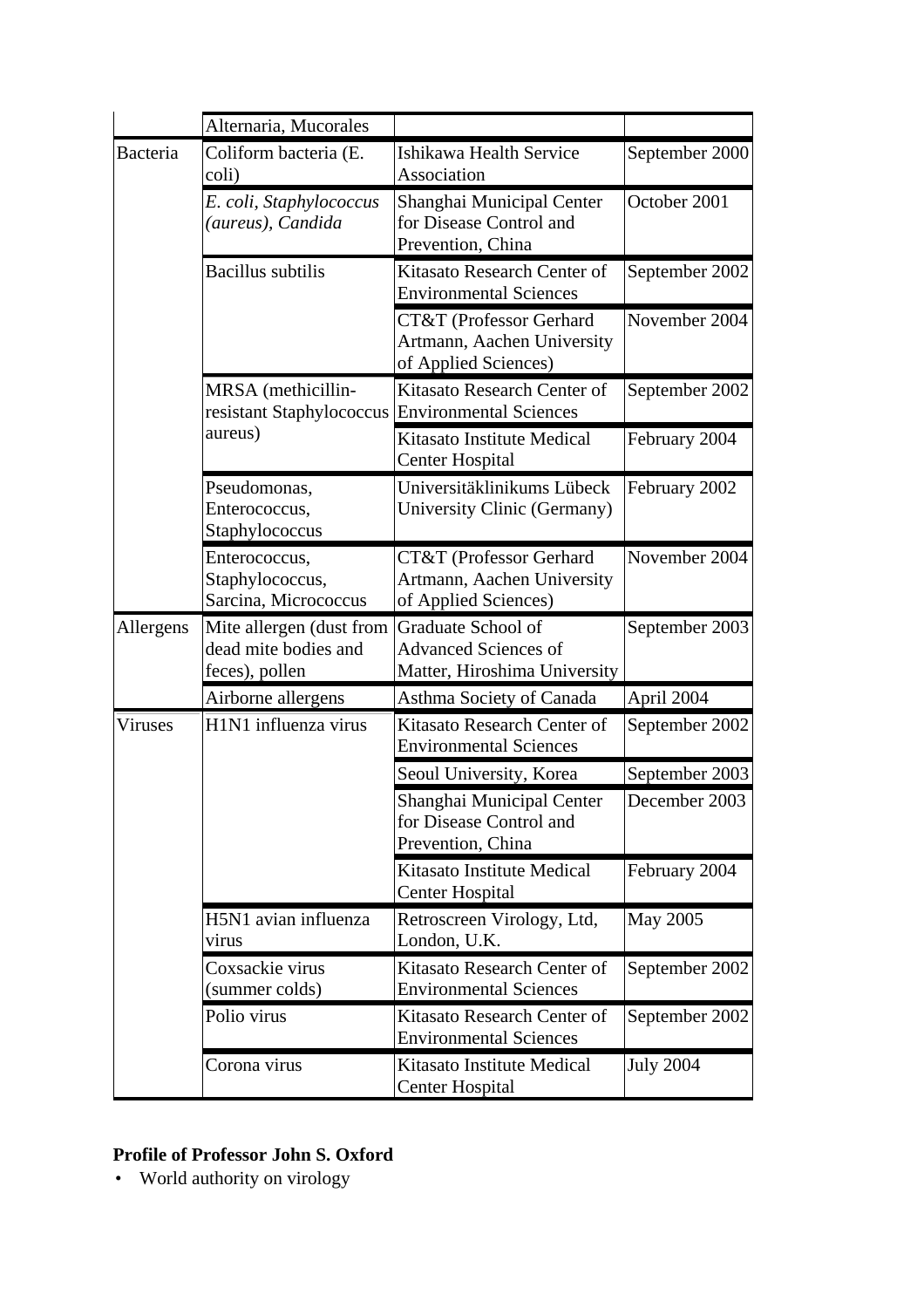- Professor, Institute of Cell and Molecular Science at St. Bartholomew's and The Royal London Hospital, Queen Mary's School of Medicine and Dentistry, London, U.K.
- Founder and Scientific Director, Retroscreen Virology Ltd.,

### Expertise

Virology

### Publications

- Published over 250 scientific papers
- Co-authored three standard texts:
	- *1) Influenza, the Viruses and the Disease*
	- *2) Human Virology, a Text for Students of Medicine, Dentistry and Microbiology*
	- *3) Conquest of Viral Diseases*

### **Other Professional Activities**

- Appeared on numerous radio and TV programs (BBC, National Geographic, etc.)
- Served as chairman of numerous international scientific and academic conferences

Conferences where Prof. Oxford will serve as Chairman in the near future:

- 1) Second European Conference on Influenza, September 2005, Malta
- 2) Optimizing Antiviral Drug Therapy Symposium, October 2005, Berlin
- 3) The Central Role of Antivirals for the First Pandemic of the 21st Century, January 2006, London

### **About the University of London**

Established in 1836 as England's national university, the University of London consists of 19 colleges with a total of 115,000 students, one of the largest student bodies in the world.

Queen Mary is one of the largest multi-faculty colleges of the University of London. Queen Mary merged with two distinguished medical colleges, St Bartholomew's Hospital Medical College, established in 1843, and the London Hospital Medical College, England's oldest medical school, founded in 1785, to form the School of Medicine & Dentistry. With nearly 8,800 students, the School provides education in a wide range of fields in addition to medicine and dentistry, including biology, chemistry, physics, electrical engineering, computer science, law, literature, and political science.

### Dinstinguished Graduates

Alexander Graham Bell, Hirofumi Ito (first prime minister of Japan), John F. Kennedy, Mahatma Gandhi, H.G. Wells, Arthur C. Clarke; seven Nobel Prize winners.

### **About Retroscreen Virology, Ltd.**

Founded in 1989 by Professor John Oxford, Retroscreen Virology Ltd. is a recognized leader in the research and testing of antiviral compounds and vaccines. In carrying out safety tests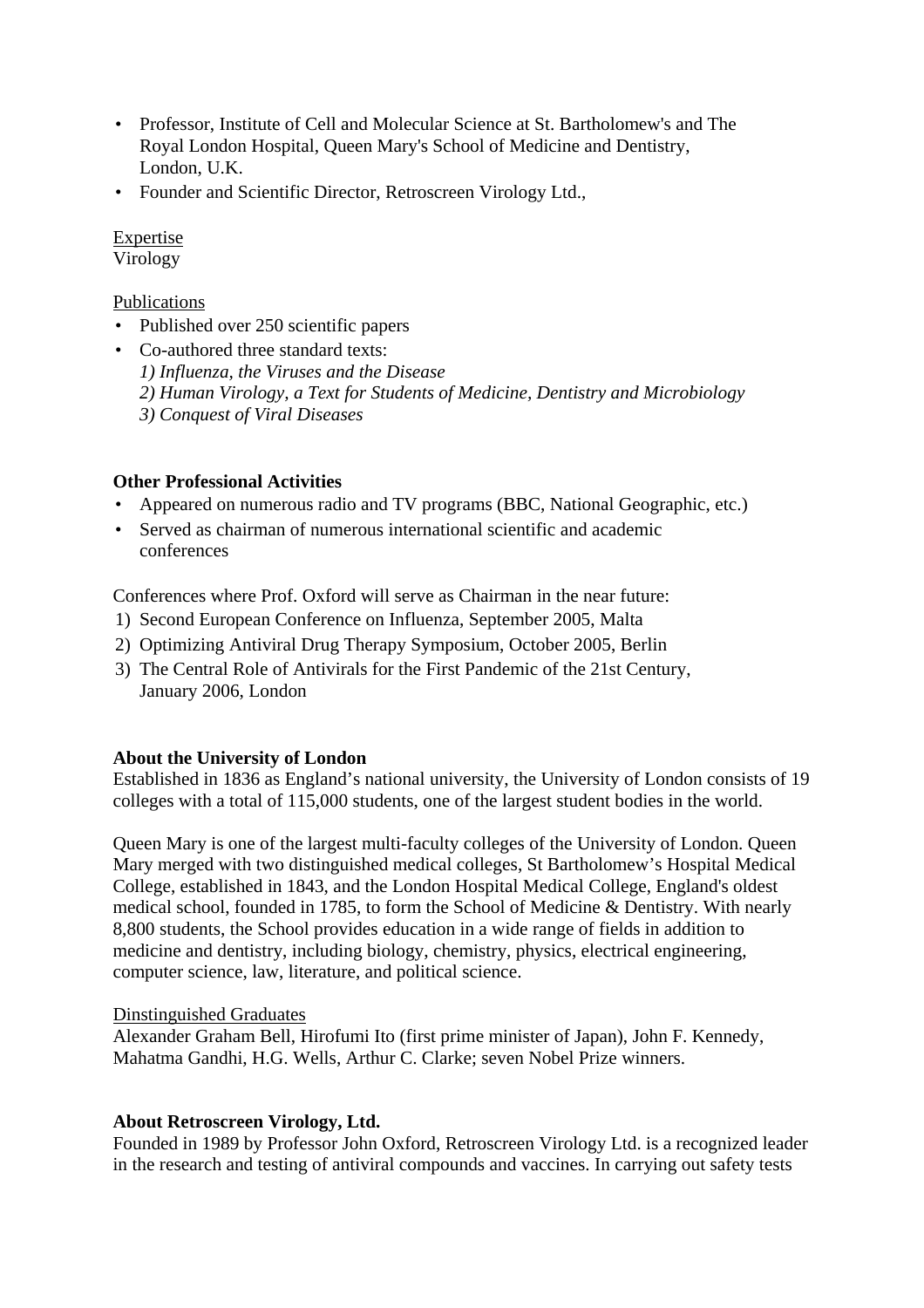of chemical substances, the company works to extremely high standards in compliance with the principles of Good Laboratory Practice (GLP), an international management standard for maintaining high reliability, and has obtained accreditation under the quality control management standard ISO 9001.

### **Reference**

#### **Mechanism of Plasmacluster Ion for Inactivating Harmful Substances**

#### **Mechanism for Inactivating Airborne Fungi**

The positive  $(H^+)$  and negative  $(O_2)$  ions cluster together on the surface of airborne fungi, causing a chemical reaction that results in the creation of highly reactive OH groups called hydroxyl radicals (•OH). The hydroxyl radical will take a hydrogen molecule from the cell wall of an airborne fungi particle. Inhibits mold infestation as well as controls musty and household odors (caused in large part by mold fungi) as they occur.



#### **Mechanism for Inactivating Airborne Virus**

The positive  $(H^+)$  and negative  $(O_2^-)$  ions surround the hemagglutinin (surface proteins that form on organisms and trigger infections) and change into highly reactive OH groups called hydroxyl radicals (•OH). These take a hydrogen molecule from the hemagglutinin and change into water  $(H_2O)$ . The ions destroy the virus surface structure, for example its envelopes and spikes, on a molecular level. As a result, the virus cannot infect even if it enters the body.



### **Mechanism for Deactivating Airborne Allergens**

The positive  $(H^+)$  and negative  $(O_2^-)$  ions surround the airborne allergen and change into highly reactive hydroxyl radicals (•OH). The hydroxyls then deactivate the molecules of the